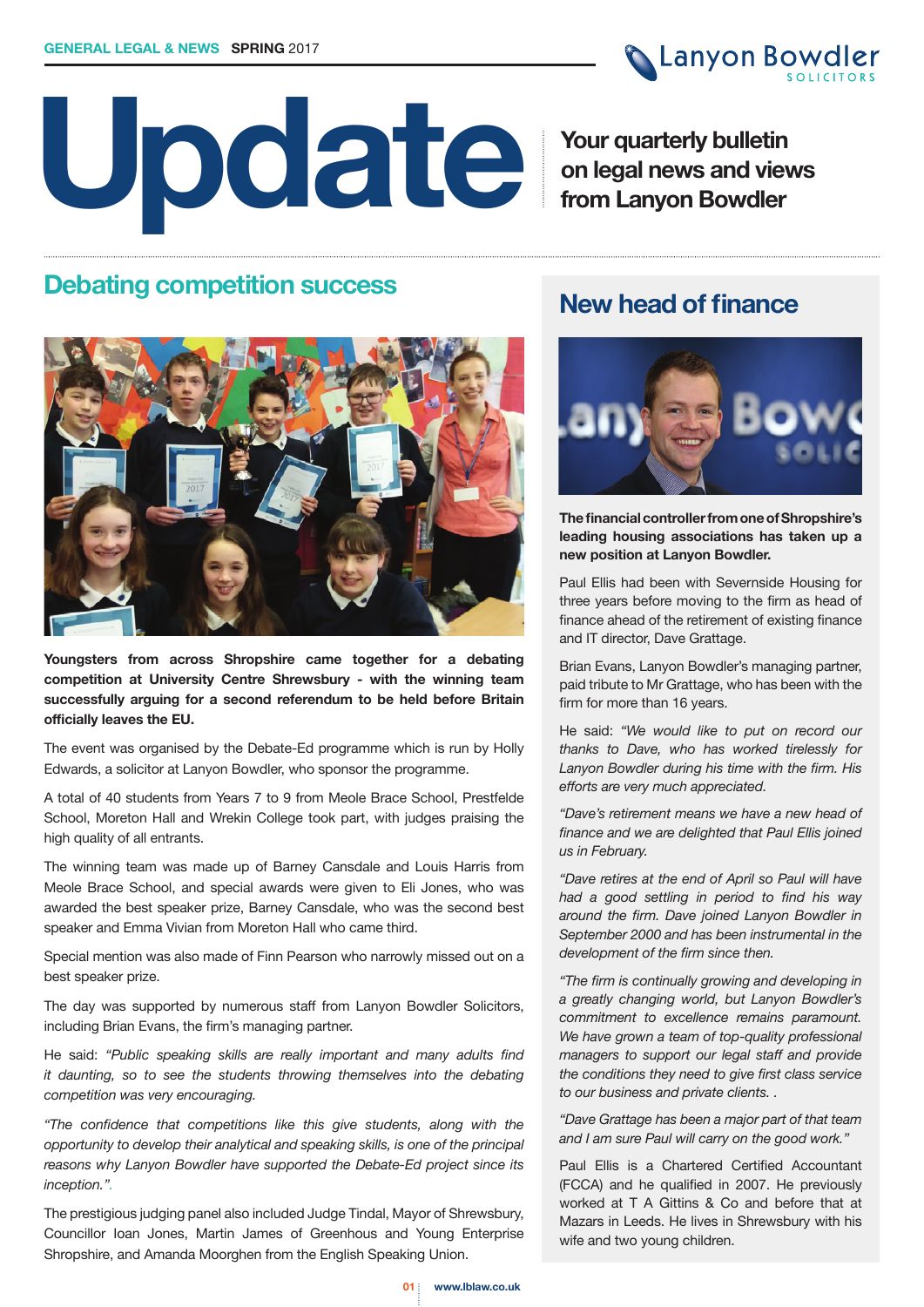"Service was excellent, very welcoming, went above and beyond." G Emmot, Telford



# **Shropshire lawyer returns to her roots**

**Newport born and educated Rachel Bentley started out in the legal profession in Shropshire before spending a number of years in the south west of the country. She has now moved back 'home' and is working out of Lanyon Bowdler's Telford office.**

Adrian Roberts, head of the criminal law team at Lanyon Bowdler, said the firm was delighted to welcome Rachel to its crime team.

*"Rachel is Newport born and bred, she was educated at Newport Girls High School and has now returned to live there."* he said.

*"Having started her career in her native county, Rachel is pleased to be back home after 20 years practising in the south west. It's been great to welcome her to our crime team in Telford, where she will be a most valuable addition to the firm.*

*"Rachel has a vast amount of experience dealing with all types of crime, ranging from motoring offences to murder, and has devoted a number of years to running her own specialist criminal defence firm.*

*"She is a fearless and tenacious solicitor who has a friendly and sympathetic approach towards clients. Rachel is also recognised for her high level of professionalism, and is renowned for going the extra mile.*

*"Lanyon Bowdler continues to expand our team of specialist lawyers and covers the full range of legal requirements for our clients. We are proud to boast the very best the profession has to offer and Rachel is a marvellous addition to our team."*

Four years ago Rachel founded the Save UK Justice campaign - launched to protest at plans by the Government to cut back on access to legal advice.

The move led to a parliamentary debate and an invite to the House of Commons to discuss government policy with the Justice Secretary.

As a result of her work on the campaign she received a nomination for the Law Society Gazette Legal Aid Personality of the Year.

#### **Worrying changes for those requiring hip replacements** by Beth Harrison



**A recent decision means only those who are on the brink of desperation will get the hip replacement they require. A number of Clinical Commissioning Groups in the West Midlands have announced that those requiring a hip replacement will only get surgery when they are in so much pain that they cannot sleep or carry out daily tasks.** 

The Royal College of Surgeons themselves have spoken out calling the restrictions "alarming" and "arbitrary". They have stated that they do not consider there is justification for refusing surgery on such grounds.

The vast majority of those requiring hip replacements are pensioners who may have fallen or who are suffering with severe arthritis. Do we really want to see our parents and grandparents enduring endless pain until they are able to access the care they require?

The aim of this decision is to reportedly save £2 million per year. But I question whether you can put a cost on quality of life which, those affected by this restriction will most certainly not have. Furthermore, I suspect any proposed savings will be offset against the increased costs associated with pain control, more complicated surgeries and poor surgical outcomes, all because they have been left so long.

Since 1948 we have been lucky enough to enjoy the incredible benefits of the NHS, which can only be described as a defining service in our country. We are lucky; most people around the world do not have the same access to medical care and those that do, have to pay the price. The NHS is a great service, a valuable service, a service which should not be taken for granted and a service that should be protected to ensure its future.

Not only as a clinical negligence solicitor, but more importantly as a citizen of the UK who accesses the NHS, I am concerned that this is a real lowering of standards. As a team at Lanyon Bowdler we feel strongly about the importance of maintaining standards and ensuring patients get the care they need. This decision comes in the wake of announcements as to cuts to access to drugs and fertility treatment and sadly further restricted access to fundamental care.

It is a sad day when pensioners will be left in agonising and crippling pain due to cost saving and a reduction in services.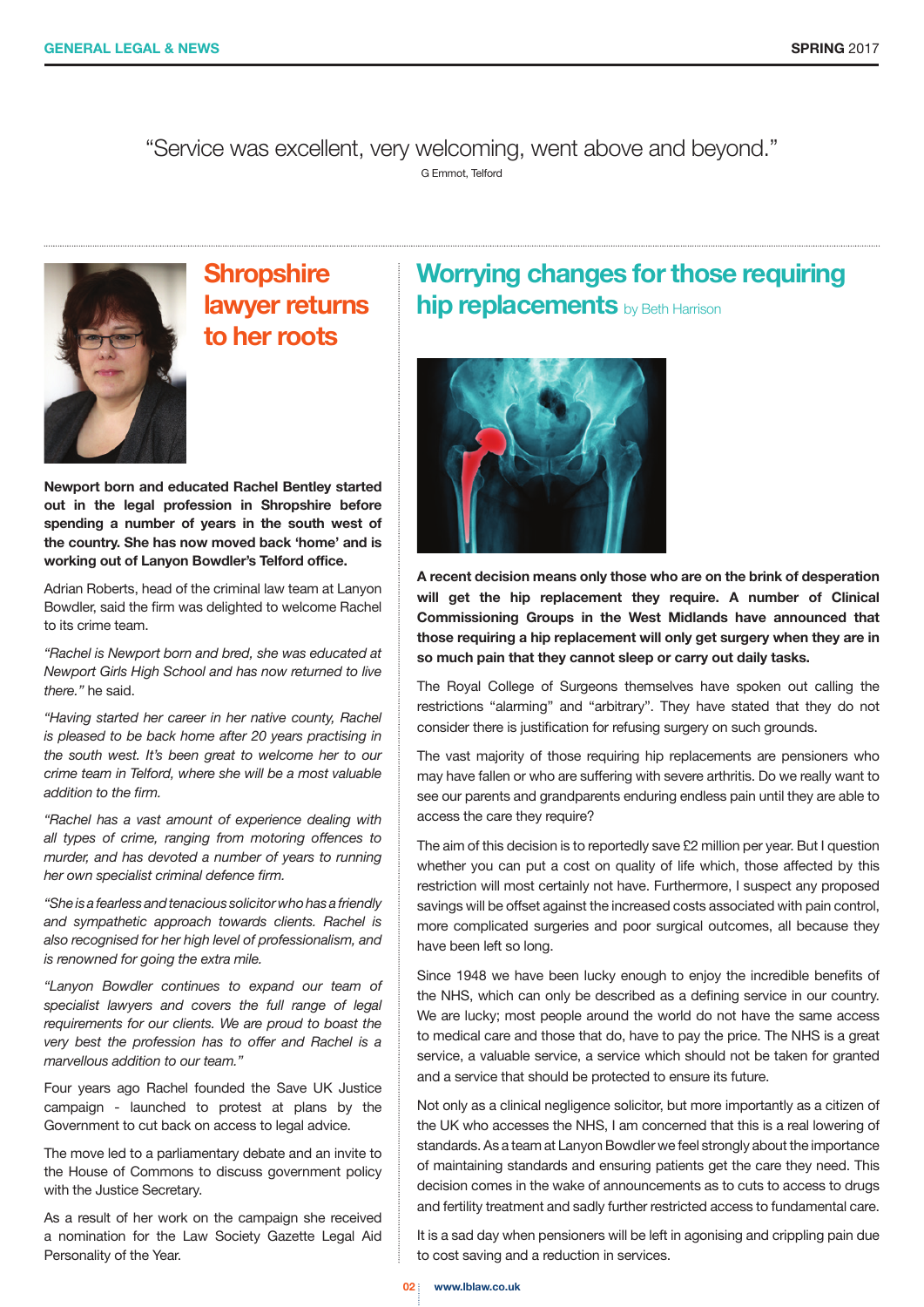"Very helpful, nothing was too much trouble."

Ms G Wild, Oswestry

## **Lanyon Bowdler shortlisted for national award**



**Lanyon Bowdler is celebrating after being the only firm in the county to be nominated for a national training award.**

The firm has been shortlisted in the best trainer category in the LawCareers.Net Training and Recruitment Awards, which will take place in London on May 18.

Lanyon Bowdler has been recognised for its continued commitment to providing opportunities for trainees, and will go up against top firms from all over the UK at the awards ceremony.

Colin Spanner, head of the family law team and training partner, said being shortlisted was a great accolade for the firm.

*"We have always felt that investing in young talent is an important thing to do, both for us as a firm and the law profession as a whole."* he said.

*"In fact, we are just about to welcome our latest trainee, Amy Bills, to the firm as one of our existing trainees, Holly Edwards, qualifies.*

*"We typically have half a dozen trainees working with the firm at any one time, and it is likely we will be taking more on later this year.*

*"They all get experience in different disciplines within the firm and work tremendously hard, so we are always very proud when they qualify and go on to have successful careers."*

The LawCareers.Net training and recruitment awards are in their 14th year, they recognise law firms from across the UK who excel at recruiting and training new solicitors.

Colin added: *"It is the first time for several years that we have been shortlisted for a LawCareers.Net award so we are very pleased to be recognised.*

*"It is also particularly pleasing because it's the feedback from our trainees and newly-qualified solicitors that counts, so it's good to know they value the experience and support given by the more experienced lawyers at the firm."*



# **Will we see a downward turn in the housing market this**

**year?** by Loretta Aston

The start of the year seems to have been very good for us in the residential property department at Lanyon Bowdler, with plenty of transactions reaching completion.

Our busy time as lawyers normally follows on roughly four - six weeks from the estate agents busy selling period, and some Shropshire based agents are telling us they have experienced a slow down in sales since December.

Experts had unsurprisingly predicted that the referendum result, and prospect of Brexit, would see an immediate impact on the property market and create a downturn, particularly in the investment market and top end. This has not been what we have seen at Lanyon Bowdler to date, but we do anticipate it will have an impact as the detail is unveiled, or as the uncertainty continues!

The main impact we have seen so far affecting our clients, has been within the London market, where our clients are buying or selling for themselves in London, or their sale or purchase has a London property within the chain.

What we have seen in Shropshire and Herefordshire is that the investment market, in the last 12 months, has been dominated by the Stamp Duty Land Tax changes, which came into effect in April 2016.

These changes, coupled with tougher affordability checks imposed by lenders, have deterred some investors and this part of the market has become significantly quieter. However, we doubt the buy to let market will become completely stagnant, as alternative investments may still not be as attractive as investing in a rental property, despite the changes.

With change predicted to move us away from the vision of being a nation of home owners, to a nation of renters, the buy to let market still has the interest of those with money to invest, but will definitely be less attractive for those who need to borrow to be able to invest.